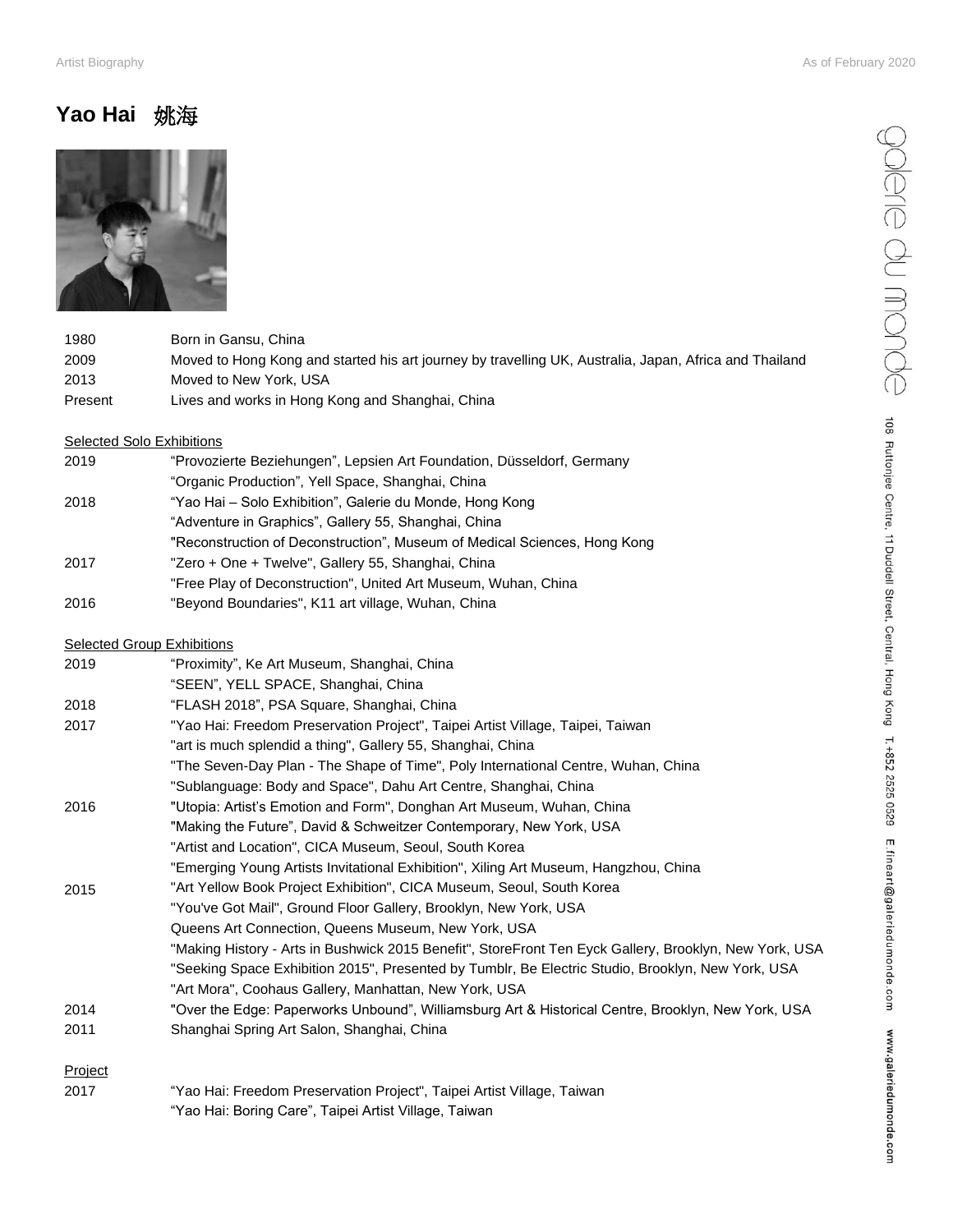## Awards and Residencies

 International Grant Program Emerging Artist 2019-2020, Lepsien Art Foundation, Dusseldorf, Germany Artist Residency, K11 Art Foundation X Taipei Artist Village, Taiwan Migrant Birds Project, United Art Museum, Wuhan, China K11 Art Village Artist-in-Residence Programme, K11 Art Foundation, China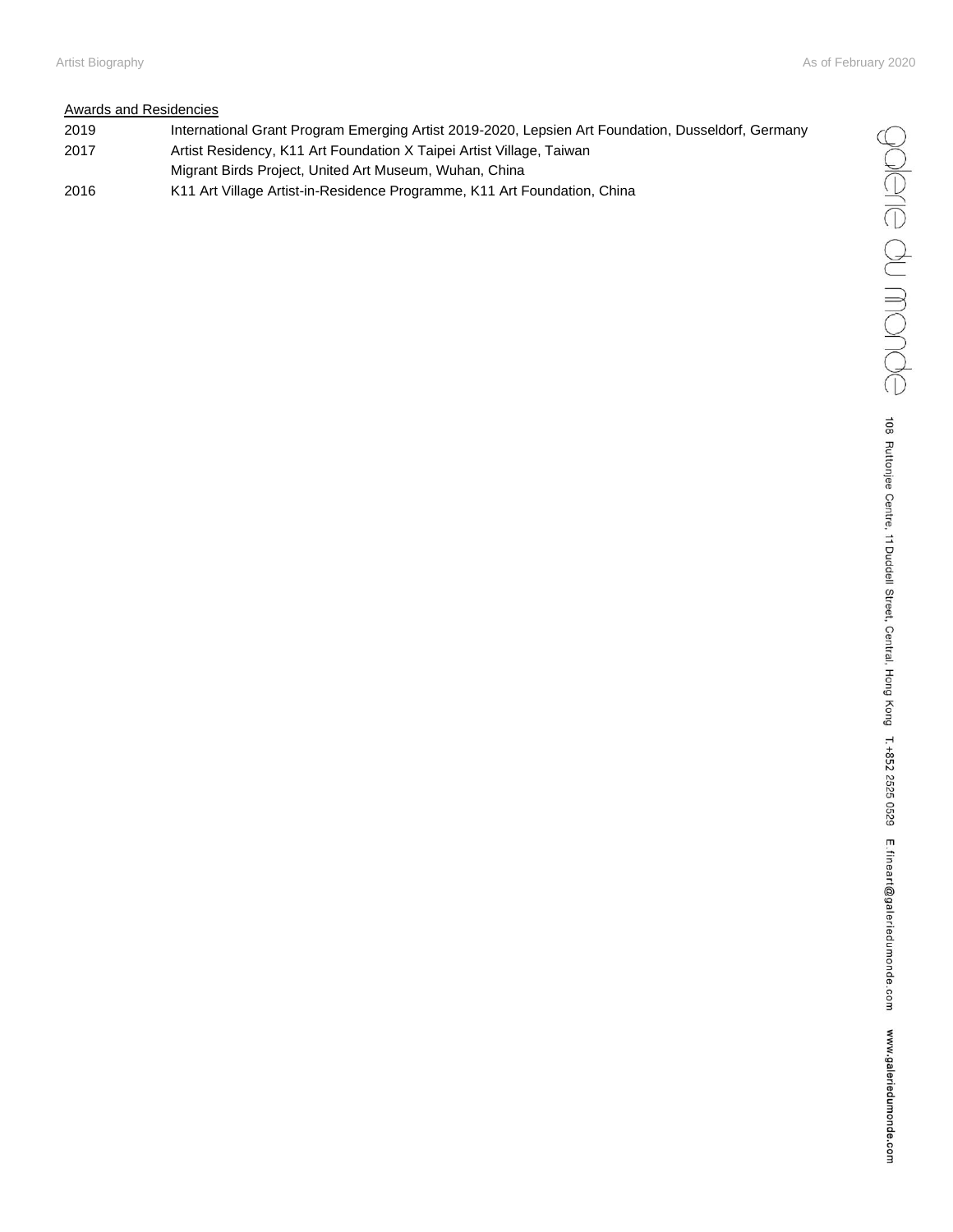## 姚海 **Yao Hai**



| 1980 | 生於中國甘肅                                                                            |
|------|-----------------------------------------------------------------------------------|
| 2009 | 移居香港,並開始遠赴英國、澳洲、日本、非洲、泰國等地遊學旅居                                                    |
| 2013 | 移居美國紐約                                                                            |
| 現今   | 生活和工作於香港和中國上海                                                                     |
| 部分個展 |                                                                                   |
| 2019 | Provozierte Beziehungen, Lepsien 藝術基金會, 杜塞爾多夫, 德國                                 |
|      | 有機生產,要空間,上海,中國                                                                    |
| 2018 | 姚海,世界畫廊,香港                                                                        |
|      | 圖像中探險,五五畫廊,上海,中國                                                                  |
|      | 花明處解構·矛盾中縫合,香港醫學博物館, 香港                                                           |
| 2017 | 0 + 1 + 十二,五五畫廊,上海,中國                                                             |
|      | 解構的遊戲, 合美術館, 武漢, 中國                                                               |
| 2016 | 界外,K11 藝術村,武漢,中國                                                                  |
| 部分群展 |                                                                                   |
| 2019 | 咫尺日常,可美術館,上海,中國                                                                   |
|      | 已閱,要空間,上海,中國                                                                      |
| 2018 | 引力場 X FLASH 閃電展,上海 PSA 閃電展空間,上海,中國                                                |
| 2017 | 台北國際藝術村駐村藝術家聯展,台北國際藝術村,台北,台灣                                                      |
|      | 太多的愛,五五畫廊,上海,中國                                                                   |
|      | 柒天計劃 - 時間的形狀,保利國際中心,武漢,中國                                                         |
|      | 副語言:身體與空間,大壺藝術中心,上海,中國                                                            |
| 2016 | 理想國 - 藝術家的情感與形式,東翰美術館,武漢,中國                                                       |
|      | 創造未來, David & Schweitzer Contemporary 畫廊, 紐約, 美國                                  |
|      | Artist and Location, CICA 美術館, 首爾, 韓國                                             |
|      | 首屆青年藝術家推薦展,西泠印社美術館,杭州,中國                                                          |
| 2015 | Art Yellow Book Project Exhibition, CICA 美術館, 首爾, 韓國                              |
|      | 延續郵寄信件的方式, Ground Floor 畫廊, 布鲁克林, 紐約, 美國                                          |
|      | 藝術與皇后鏈接,皇后區藝術博物館,紐約,美國                                                            |
|      | Making History - Arts in Bushwick 2015 Benefit, StoreFront Ten Eyck 畫廊,布鲁克林,紐約,美國 |
|      | Seeking Space Exhibition 2015, Tumblr, Be Electric 工作室項目, 布鲁克林, 紐約, 美國            |
|      | Art Mora, Coohaus 書廊, 曼哈頓, 紐約, 美國                                                 |
| 2014 | Over the Edge: Paperworks Unbound, 威廉斯堡藝術歷史中心, 布鲁克林, 紐約, 美國                       |
| 2011 | 上海春季藝術沙龍,上海,中國                                                                    |
| 項目   |                                                                                   |

2017 自由保鮮計劃,台北國際藝術村,台灣 無聊護理,台北國際藝術村,台灣